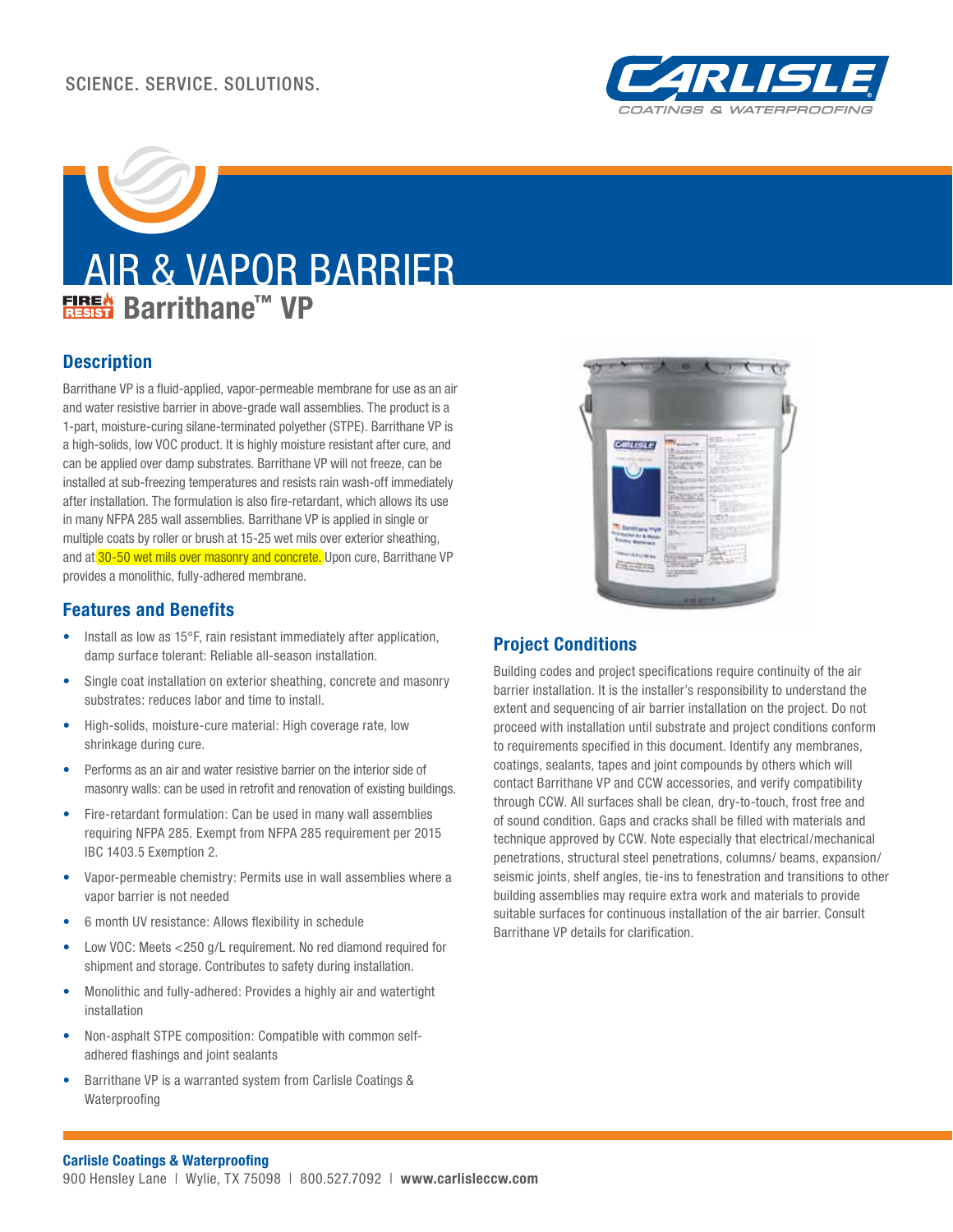# AIR & VAPOR BARRIER **Based** Barrithane VP

# **Substrate Inspection**

#### **Concrete**

Shall be cured in place 3 days minimum. It shall be smooth, with sharp protrusions such as cold joints ground flush. Honeycomb and holes/ cracks shall be filled with grout or mortar.

#### **Concrete Masonry Unit (CMU)**

Mortar joints shall be struck flush or tooled and shall be free of voids. Mortar droppings shall be removed from brick ties and all other surfaces accepting Barrithane VP and CCW accessories.

#### **Gypsum Sheathing**

Sheathing boards shall be flush at joints, with gap between boards according to building code and sheathing manufacturer's requirements. Sheathing boards shall also be securely fastened to the structure with proper fastener type, technique and spacing according to building code and sheathing manufacturer's requirements. Sheathing boards shall be repaired or replaced if inspection reveals moisture damage, mechanical damage or if sheathing boards have exceeded the exposure duration or exposure conditions as required by the sheathing manufacturer.

#### **OSB, Plywood, Lumber, Pressure-Treated Wood**

Wood sheathing inspection carries the same protocol given for gypsum sheathing. Also, moisture content, measured with a wood moisture meter in the core of the substrate, shall be below 20%. Do not cover any wooden materials with Barrithane VP or CCW accessories if moisture content is 20% or above. Do not encapsulate wood (such as nailers) with membrane, as this will cause premature rot. In most cases fire-treated and pressure-treated wood must be kiln dried to accommodate the less than 20% moisture content requirement.

# **Installation**

Before application, obtain full, safe access to the area and mask adjacent surfaces to protect from splashes or drips. Verify that the product is within shelf life, as indicated on the product label.

The following conditions shall be detailed in accordance with Barrithane VP standard details:

- Sheathing joints: cover with 2" width tooled ribbon of Barribond or cover with embedded 4" width strip of DCH Reinforcing Fabric
- Rough openings, pipe/duct penetrations, sheathing inside/outside corners shall be treated with one of these methods: 1) 705 FR-A/705 FR-A XLT strip; 2) Trowel application 40 mils wet thickness of Barribond or; 3) Single or multiple coats of Barrithane VP to build minimum 40 mils total wet thickness. If method 2 or 3 is used, fill all cracks and holes with Barribond and coat raw edges of gypsum sheathing with CCW contact adhesive.
- Expansion joints, control joints, termination at head/foot of wall, transitions of dissimilar materials: 705 FR-A/705 FR-A XLT strip bearing 3" onto each side of joint.

Prepare wall substrates accepting CCW self-adhered flashings with CCW-702, CCW-702 LV, CCW-702 WB, CAV-GRIP or Travel-Tack™ contact adhesive. Prepare cured Barrithane VP membrane accepting CCW selfadhered flashings with CAV-GRIP or Travel-Tack contact adhesive.

Corner treatments shall cover the transition and extend at least 3 inches on each side. Rough opening treatment shall extend 3 inches minimum onto the wall and shall return into the rough opening deep enough to provide continuous seal of the fenestration to the air barrier. Consult Barrithane VP details for more information. All terminating edges of CCW self-adhered flashing shall be covered with a 1" width tooled ribbon of Barribond.

Open pail and apply Barrithane VP using a paint roller or brush. On glass mat faced gypsum, plywood and OSB sheathing substrates, apply in single or mutiple coats as follows: 15-25 mils wet thickness on exterior wood or gypsum sheathing substrates; 30-50 wet mils thickness on concrete or masonry substrates. If multiple coats are used, allow 1st coat to cure firm before applying second. Coat all opaque surfaces and Barribond details. Lap onto 705 FR-A flashing details as shown in Barrithane VP drawings. Provide sufficient coverage for an opaque, pinhole-free coating over all surfaces.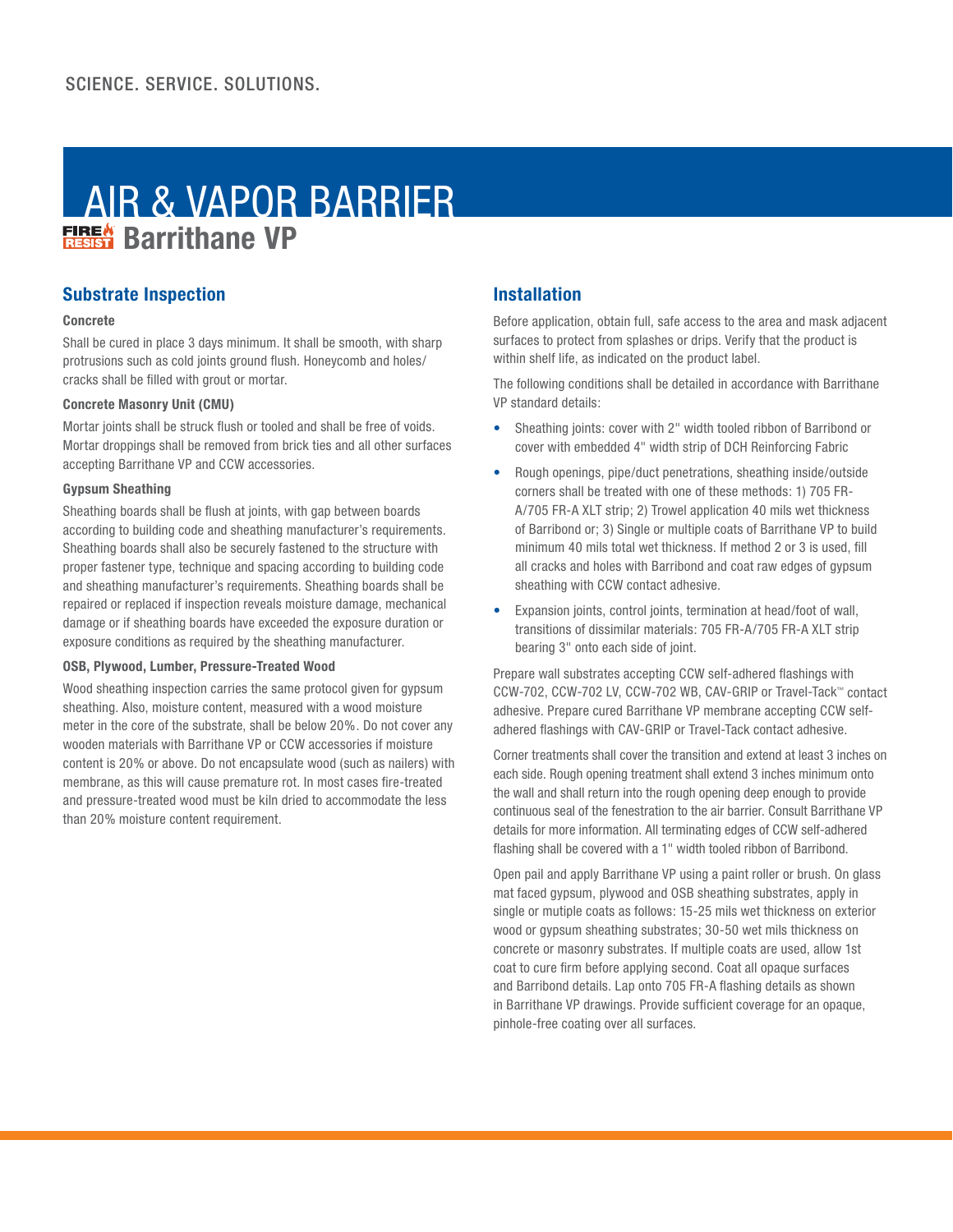

Barrithane VP may be left exposed up to 6 months (180 days). If the membrane is damaged during exposure, repair damaged membrane by removing loosely adhered material, cleaning the surface and coating the damaged area with the corresponding minimum wet thickness of Barrithane VP. Do not cover Work until it has been inspected and approved.

# **Clean Up**

Promptly clean uncured Barrithane VP with solvent, such as xylene or mineral spirits. Cured product must be removed mechanically.

# **Limitations**

- Do not apply during rain or snow.
- Do not apply over wet or frosty surfaces.
- Prepare cured Barrithane VP surfaces accepting CCW self-adhered flashings with CAV-GRIP or Travel-Tack. Do not use CCW-702, 702 LV or 702 WB or other adhesives/primers in this application.
- Not for below-grade waterproofing, deck waterproofing or roofing.
- Not intended for traffic resistance or as a wearing surface.

# **Delivery, Storage & Handling**

Store Barrithane VP product and accessories in an area protected from direct sunlight and precipitation. Condition Barrithane VP pails to 50˚F to 80˚F before use to facilitate roller and brush application. Once the Barrithane VP pail is opened, use entire contents as soon as possible. For longer term storage, keep Barrithane VP pails in a cool, dry area below 80˚F. Shelf life of Barrithane VP, stored under these conditions, is 12 months from the date of manufacture.

## **Packaging**

| <b>Product</b>                                     | <b>Description</b>                                                                                                                                                                                                              | <b>Size</b>                                                              |  |  |
|----------------------------------------------------|---------------------------------------------------------------------------------------------------------------------------------------------------------------------------------------------------------------------------------|--------------------------------------------------------------------------|--|--|
| <b>Main Product</b>                                |                                                                                                                                                                                                                                 |                                                                          |  |  |
| <b>Barrithane VP</b>                               | STPE-based air and water resistive barrier                                                                                                                                                                                      | 5-gallon pail                                                            |  |  |
| <b>Self-Adhered Flashing and Contact Adhesives</b> |                                                                                                                                                                                                                                 |                                                                          |  |  |
| 705 FR-A/<br>705 FR-A XLT                          | 40-mil self-adhering sheet flashing/<br>membrane, 35 mils of rubberized asphalt<br>+ 5 mils aluminum/HDPE composite facer.<br>705 FR-A for installation at 40°F and<br>above. 705 FR-A XLT for installation at<br>15°F to 60°F. | 36" x 75' roll<br>100' rolls of 24",<br>18", 12", 9", 6"<br>and 4" width |  |  |
| CAV-GRIP                                           | Aerosol spray contact adhesive packaged<br>in pressurized cylinders. Reusable spray<br>gun and 6', 12' or 18' hoses are sold<br>separately and are attached to cylinder<br>for dispense.                                        | 40# cylinder with<br>30-lb. fill weight<br>of adhesive                   |  |  |
| Travel-Tack                                        | Aerosol spray contact adhesive packaged<br>in portable spray cans                                                                                                                                                               | 15 oz can,<br>12 per case                                                |  |  |
| CCW-702                                            | Standard solvent-based contact adhesive                                                                                                                                                                                         | 5-gal pail                                                               |  |  |
| CCW-702 LV                                         | OTC-compliant, solvent-based contact<br>adhesive                                                                                                                                                                                | 5-gal pail                                                               |  |  |
| <b>CCW-702 WB</b>                                  | Water-based contact adhesive                                                                                                                                                                                                    | 5-gal pail                                                               |  |  |
| <b>Sealants</b>                                    |                                                                                                                                                                                                                                 |                                                                          |  |  |
| <b>Barribond</b>                                   | High-solids, low VOC STPE-based liquid<br>flashing and detail sealant.                                                                                                                                                          | 20 fl-oz sausages,<br>16 per case                                        |  |  |